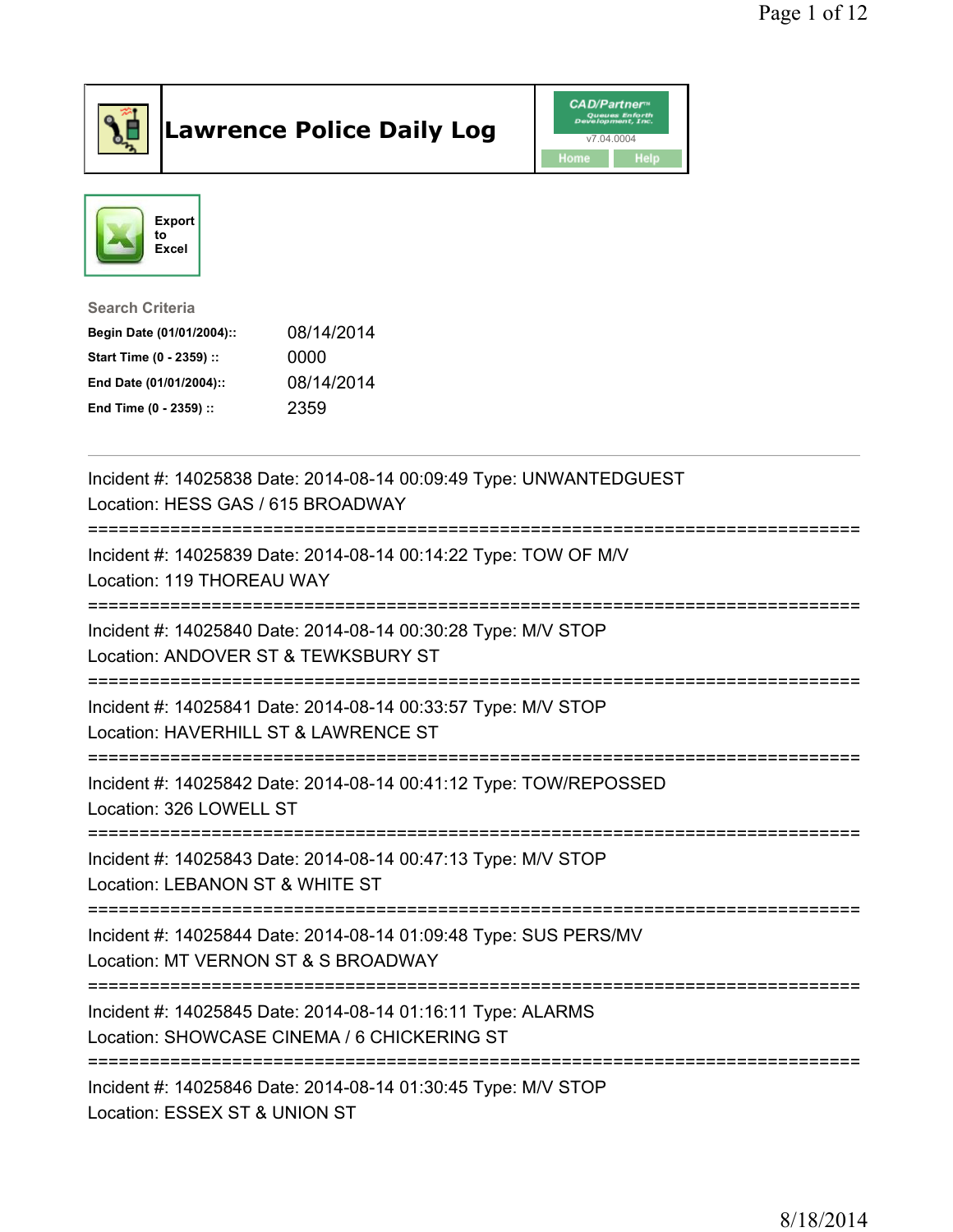| Incident #: 14025847 Date: 2014-08-14 01:55:26 Type: M/V STOP<br>Location: WINTHROP AV & N PARISH RD                                              |
|---------------------------------------------------------------------------------------------------------------------------------------------------|
| Incident #: 14025848 Date: 2014-08-14 01:57:47 Type: E911 HANGUP<br>Location: JEFFERSON ON THE PARK / 115 THOREAU WAY<br>==============           |
| Incident #: 14025850 Date: 2014-08-14 02:09:58 Type: TOW/REPOSSED<br>Location: MASS REG BINI / 83 WARWICK ST                                      |
| Incident #: 14025849 Date: 2014-08-14 02:10:37 Type: M/V STOP<br>Location: ARLINGTON ST & BROADWAY<br>=============================               |
| Incident #: 14025851 Date: 2014-08-14 02:17:32 Type: M/V STOP<br>Location: BROADWAY & ESSEX ST                                                    |
| Incident #: 14025852 Date: 2014-08-14 02:17:36 Type: ASSSIT OTHER PD<br>Location: LAWRENCE GENERAL HOSPITAL / 1 GENERAL ST                        |
| Incident #: 14025853 Date: 2014-08-14 02:20:05 Type: UNWANTEDGUEST<br>Location: 133 E HAVERHILL ST FL BSMNT<br>-----------------------            |
| Incident #: 14025854 Date: 2014-08-14 02:39:31 Type: M/V STOP<br>Location: HAMPSHIRE ST & LAWRENCE ST                                             |
| Incident #: 14025855 Date: 2014-08-14 02:43:58 Type: M/V STOP<br>Location: ANDOVER ST & PARKER ST                                                 |
| Incident #: 14025856 Date: 2014-08-14 03:20:10 Type: SUS PERS/MV<br>Location: 65 SULLIVAN AV                                                      |
| Incident #: 14025857 Date: 2014-08-14 03:36:13 Type: ROBBERY PAST<br>Location: BRADFORD ST & BROADWAY                                             |
| Incident #: 14025858 Date: 2014-08-14 04:02:33 Type: TOW OF M/V<br>Location: MEDFORD ST & OXFORD ST                                               |
| Incident #: 14025859 Date: 2014-08-14 04:14:45 Type: ALARMS<br>Location: BAY STATE DISCOUNT / 295 ESSEX ST                                        |
| =====================================<br>Incident #: 14025860 Date: 2014-08-14 05:57:24 Type: ALARMS<br>I continue MADOLIAIIO / 79 MINITLIDOD AV/ |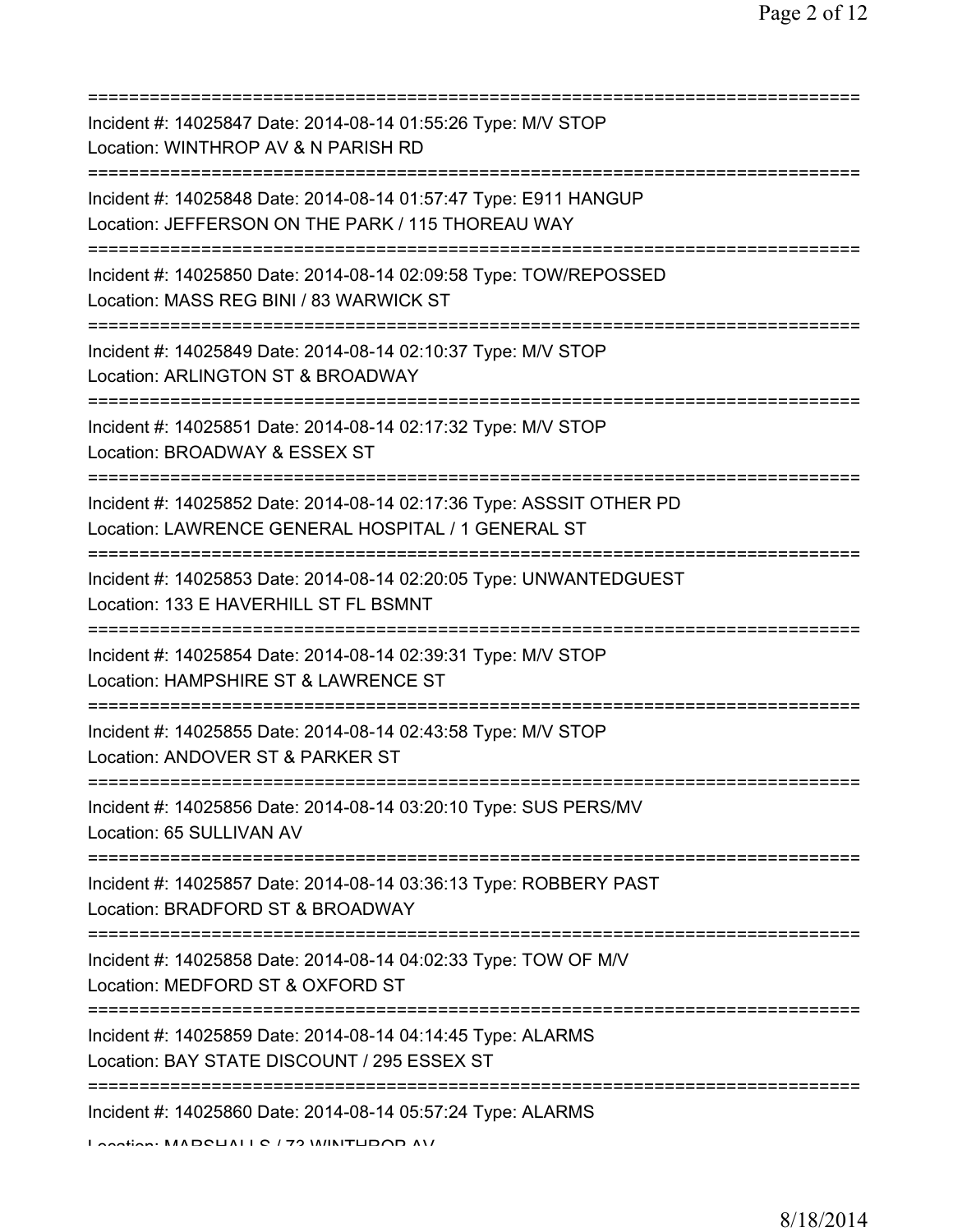| Incident #: 14025861 Date: 2014-08-14 06:52:37 Type: AUTO ACC/PI<br>Location: 301 MERRIMACK ST<br>======================                     |
|----------------------------------------------------------------------------------------------------------------------------------------------|
| Incident #: 14025862 Date: 2014-08-14 07:15:41 Type: TOW OF M/V<br>Location: WEST ST                                                         |
| Incident #: 14025863 Date: 2014-08-14 07:27:38 Type: NOTIFICATION<br>Location: 133 S BROADWAY #404<br>=====================                  |
| Incident #: 14025864 Date: 2014-08-14 07:37:06 Type: HIT & RUN M/V<br>Location: 17 TRENTON ST<br>====================================        |
| Incident #: 14025865 Date: 2014-08-14 07:50:02 Type: ALARMS<br>Location: DON PEDRO / 118 S UNION ST<br>===================================== |
| Incident #: 14025866 Date: 2014-08-14 07:55:27 Type: M/V STOP<br>Location: ANDOVER ST & PARKER ST                                            |
| Incident #: 14025867 Date: 2014-08-14 07:57:33 Type: SUS PERS/MV<br>Location: 74 GREENWOOD ST                                                |
| Incident #: 14025868 Date: 2014-08-14 08:06:10 Type: MAN DOWN<br>Location: ESSEX ST & JACKSON ST                                             |
| Incident #: 14025869 Date: 2014-08-14 08:10:18 Type: M/V STOP<br>Location: 340 HAVERHILL ST                                                  |
| Incident #: 14025870 Date: 2014-08-14 08:17:50 Type: M/V STOP<br>Location: BROADWAY & CROSS ST                                               |
| Incident #: 14025871 Date: 2014-08-14 08:24:57 Type: ABAND MV<br>Location: 18 JASPER ST                                                      |
| Incident #: 14025872 Date: 2014-08-14 09:38:45 Type: ALARM/BURG<br>Location: 26 LEROY AV                                                     |
| Incident #: 14025873 Date: 2014-08-14 09:43:45 Type: M/V STOP<br>Location: S BROADWAY                                                        |
| Incident #: 14025874 Date: 2014-08-14 09:53:31 Type: M/V STOP                                                                                |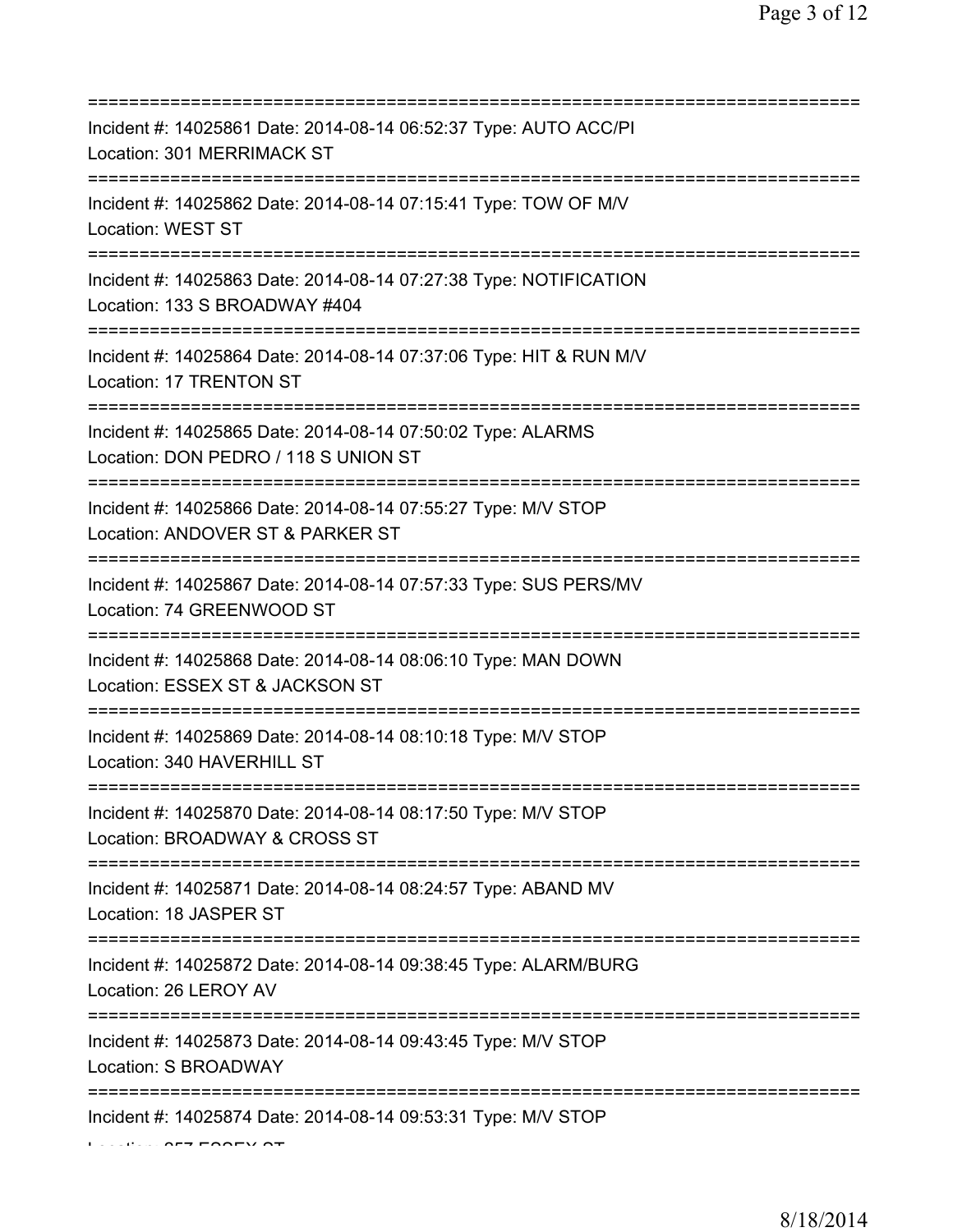=========================================================================== Incident #: 14025875 Date: 2014-08-14 09:58:10 Type: 209A/SERVE Location: 188 HIGH ST =========================================================================== Incident #: 14025876 Date: 2014-08-14 09:59:27 Type: M/V STOP Location: ESSEX & APPLETON =========================================================================== Incident #: 14025877 Date: 2014-08-14 10:07:20 Type: 209A/SERVE Location: 333 HOWARD ST =========================================================================== Incident #: 14025878 Date: 2014-08-14 10:09:09 Type: 209A/SERVE Location: 100 BAILEY ST =========================================================================== Incident #: 14025879 Date: 2014-08-14 10:12:06 Type: 209A/SERVE Location: 342 HOWARD ST =========================================================================== Incident #: 14025880 Date: 2014-08-14 10:13:03 Type: 209A/SERVE Location: 80 BAILEY ST =========================================================================== Incident #: 14025881 Date: 2014-08-14 10:25:27 Type: M/V STOP Location: ESSEX ST & JACKSON ST =========================================================================== Incident #: 14025882 Date: 2014-08-14 10:29:35 Type: 209A/SERVE Location: 190 BRUCE ST =========================================================================== Incident #: 14025883 Date: 2014-08-14 10:35:39 Type: M/V STOP Location: 205 BROADWAY =========================================================================== Incident #: 14025885 Date: 2014-08-14 10:36:52 Type: ALARM/BURG Location: FIREHOUSE / AMES ST & PROVIDENCE =========================================================================== Incident #: 14025884 Date: 2014-08-14 10:37:02 Type: M/V STOP Location: 255 ESSEX ST =========================================================================== Incident #: 14025886 Date: 2014-08-14 10:44:39 Type: 209A/SERVE Location: 237 JACKSON ST =========================================================================== Incident #: 14025887 Date: 2014-08-14 10:51:44 Type: 209A/SERVE Location: 37 WILMOT ST =========================================================================== Incident #: 14025888 Date: 2014-08-14 10:52:39 Type: AUTO ACC/NO PI

Location: 400 CANAL ST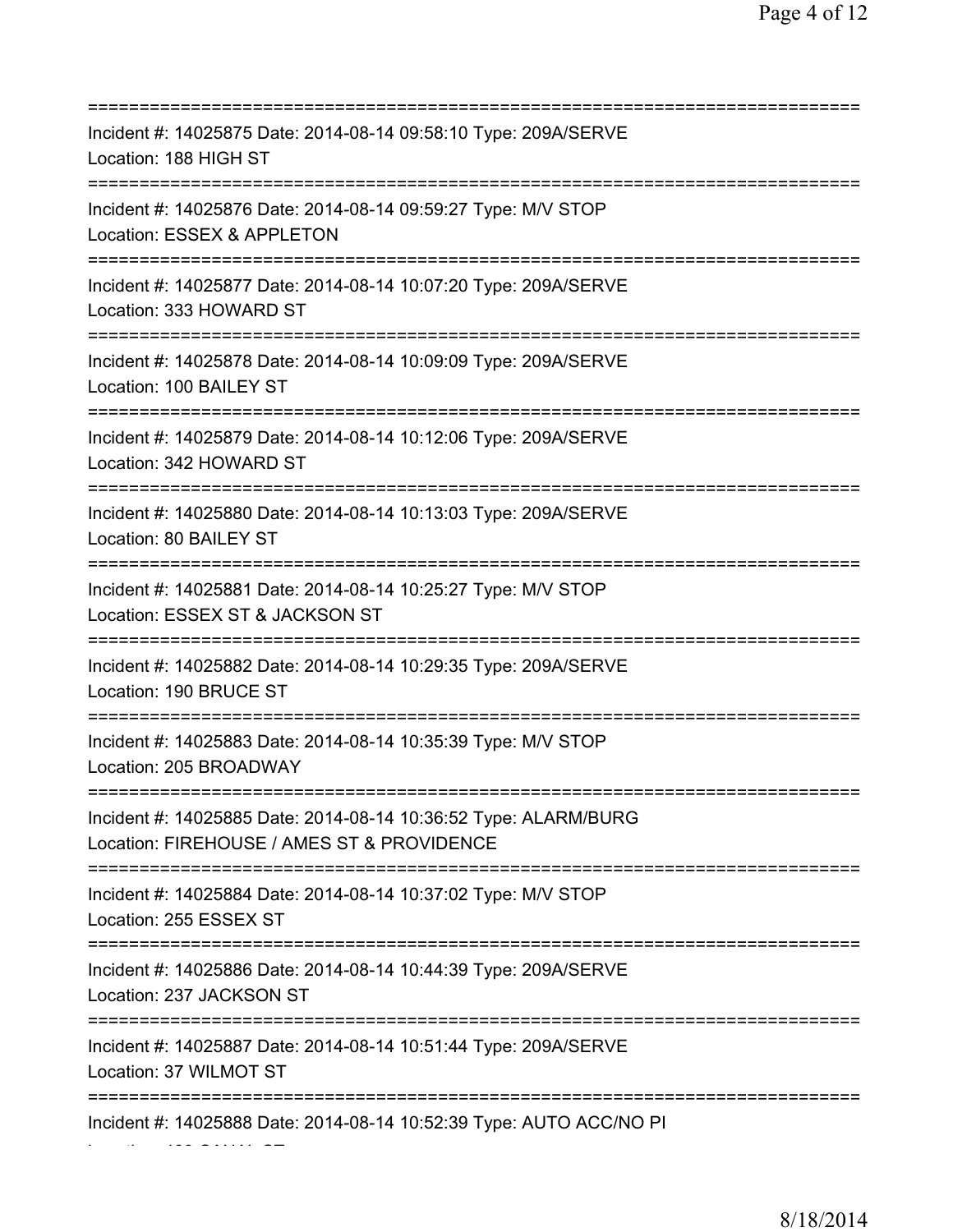=========================================================================== Incident #: 14025889 Date: 2014-08-14 11:01:54 Type: STOL/MV/PAS Location: 118 THOREAU WAY #618 =========================================================================== Incident #: 14025890 Date: 2014-08-14 11:05:11 Type: M/V STOP Location: HAVERHILL ST & LAWRENCE ST =========================================================================== Incident #: 14025891 Date: 2014-08-14 11:10:41 Type: LOST PROPERTY Location: 40 LAWRENCE ST =========================================================================== Incident #: 14025892 Date: 2014-08-14 11:36:03 Type: DISORDERLY Location: SOVERIGN BANK / 555 BROADWAY =========================================================================== Incident #: 14025893 Date: 2014-08-14 11:46:01 Type: UNATENEDCHILD Location: 199 ESSEX ST =========================================================================== Incident #: 14025894 Date: 2014-08-14 11:51:48 Type: M/V STOP Location: LEBANON ST & WHITE ST =========================================================================== Incident #: 14025895 Date: 2014-08-14 11:53:05 Type: SUS PERS/MV Location: 42 ALLSTON ST =========================================================================== Incident #: 14025896 Date: 2014-08-14 11:53:19 Type: B&E/MV/PAST Location: 49 HIGH ST =========================================================================== Incident #: 14025897 Date: 2014-08-14 11:58:56 Type: B&E/PAST Location: 19 SPRINGFIELD ST FL 1ST =========================================================================== Incident #: 14025898 Date: 2014-08-14 12:03:23 Type: SPECIAL CHECK Location: ANDOVER ST & OSGOOD ST =========================================================================== Incident #: 14025899 Date: 2014-08-14 12:14:47 Type: M/V STOP Location: 220 MERRIMACK ST =========================================================================== Incident #: 14025900 Date: 2014-08-14 12:21:08 Type: LARCENY/PAST Location: 150 PARK ST =========================================================================== Incident #: 14025901 Date: 2014-08-14 12:54:20 Type: AUTO ACC/NO PI Location: 150 ARLINGTON ST =========================================================================== Incident #: 14025902 Date: 2014-08-14 13:02:33 Type: DOMESTIC/PROG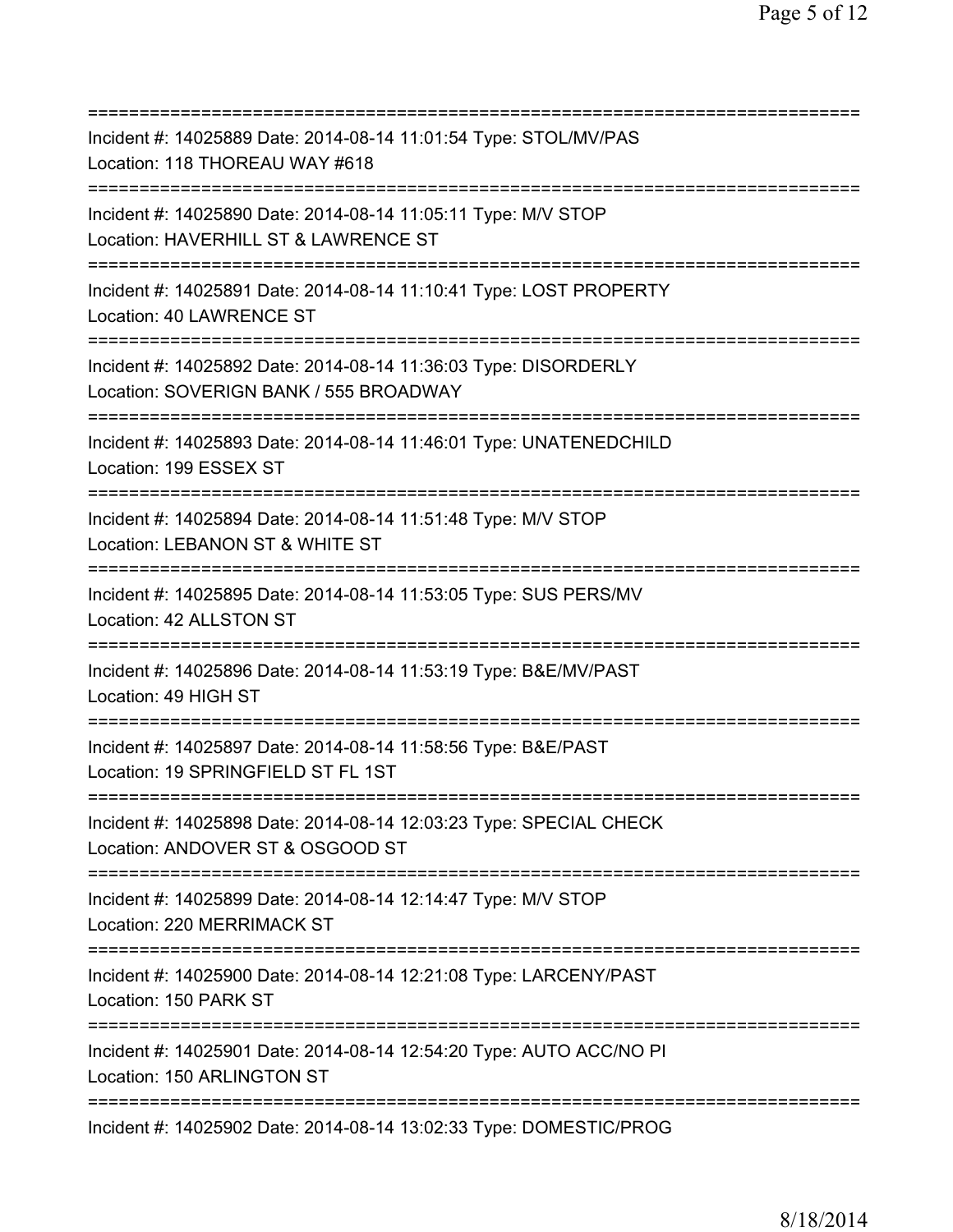=========================================================================== Incident #: 14025903 Date: 2014-08-14 13:05:29 Type: NOISE ORD Location: CARLETON ST & DANA ST =========================================================================== Incident #: 14025904 Date: 2014-08-14 13:17:49 Type: AUTO ACC/NO PI Location: SUMMER ST & UNION ST =========================================================================== Incident #: 14025905 Date: 2014-08-14 13:21:31 Type: MEDIC SUPPORT Location: 12 METHUEN ST FL 2 =========================================================================== Incident #: 14025906 Date: 2014-08-14 13:54:30 Type: HIT & RUN M/V Location: BROADWAY & WHITMAN ST =========================================================================== Incident #: 14025907 Date: 2014-08-14 14:15:24 Type: MEDIC SUPPORT Location: 133 E HAVERHILL ST #REAR FL 1ST =========================================================================== Incident #: 14025908 Date: 2014-08-14 14:27:12 Type: MISSING PERS Location: 700 ESSEX ST =========================================================================== Incident #: 14025910 Date: 2014-08-14 14:38:32 Type: M/V STOP Location: 55 N PARISH RD =========================================================================== Incident #: 14025909 Date: 2014-08-14 14:38:38 Type: WIRE DOWN Location: 8 BARNARD RD =========================================================================== Incident #: 14025917 Date: 2014-08-14 14:42:37 Type: HIT & RUN M/V Location: 144 BERNARD AV =========================================================================== Incident #: 14025911 Date: 2014-08-14 14:44:32 Type: TOW OF M/V Location: ANDOVER ST & CLIFTON ST =========================================================================== Incident #: 14025912 Date: 2014-08-14 14:48:06 Type: WARRANT SERVE Location: 109 THOREAU WAY #722 =========================================================================== Incident #: 14025913 Date: 2014-08-14 15:01:10 Type: AUTO ACC/NO PI Location: BOSTON MARKET / 435 WINTHROP AV =========================================================================== Incident #: 14025914 Date: 2014-08-14 15:14:28 Type: DISTURBANCE Location: 112 BLANCHARD ST =========================================================================== Incident #: 14025915 Date: 2014-08-14 15:25:25 Type: MEDIC SUPPORT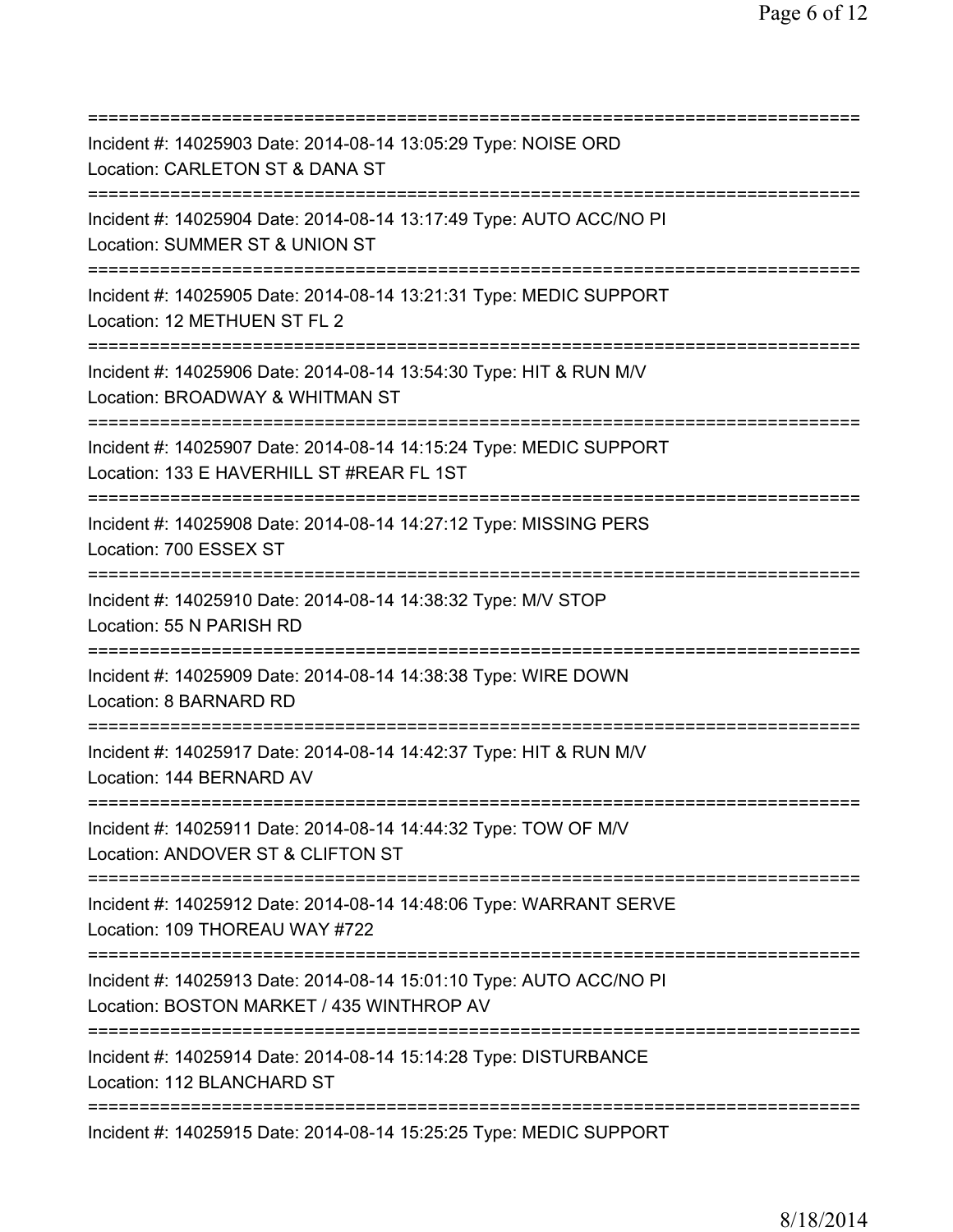| Location: LA VECINA / 202 BROADWAY                                                                                                          |
|---------------------------------------------------------------------------------------------------------------------------------------------|
| Incident #: 14025916 Date: 2014-08-14 15:27:24 Type: WARRANT SERVE<br>Location: BROADWAY & GREEN ST                                         |
| Incident #: 14025918 Date: 2014-08-14 15:29:36 Type: DISTURBANCE<br>Location: 42 MARBLE AV<br>________________________                      |
| :==================================<br>Incident #: 14025919 Date: 2014-08-14 15:37:13 Type: HIT & RUN M/V<br>Location: JACKSON ST & PARK ST |
| Incident #: 14025920 Date: 2014-08-14 15:52:56 Type: UNKNOWN PROB<br>Location: PEMBERTON PARK / 444 N CANAL ST                              |
| Incident #: 14025921 Date: 2014-08-14 16:09:00 Type: IDENTITY THEFT<br>Location: 28 SPRINGFIELD ST #2                                       |
| -------------<br>Incident #: 14025922 Date: 2014-08-14 16:20:02 Type: 209A/SERVE<br>Location: 86 CROSS ST                                   |
| Incident #: 14025923 Date: 2014-08-14 16:27:13 Type: AUTO ACC/PI<br>Location: BLANCHARD ST & SALEM ST                                       |
| Incident #: 14025925 Date: 2014-08-14 16:27:16 Type: FRAUD<br>Location: 1082 ESSEX ST                                                       |
| Incident #: 14025924 Date: 2014-08-14 16:27:52 Type: CK WELL BEING<br>Location: 386 SALEM ST                                                |
| Incident #: 14025926 Date: 2014-08-14 16:33:48 Type: DOMESTIC/PAST<br>Location: 20 COMMON ST                                                |
| Incident #: 14025927 Date: 2014-08-14 16:41:50 Type: DISTURBANCE<br>Location: 41 MORTON ST                                                  |
| Incident #: 14025928 Date: 2014-08-14 16:47:13 Type: CK WELL BEING<br>Location: FALLS BRIDGE / null                                         |
| Incident #: 14025929 Date: 2014-08-14 16:49:32 Type: ALARM/BURG<br>Location: 28 SARGENT ST                                                  |
| Incident # 4 100E000 Data: 0011 00 11 17.02.10 Tune: MAIL CTOD                                                                              |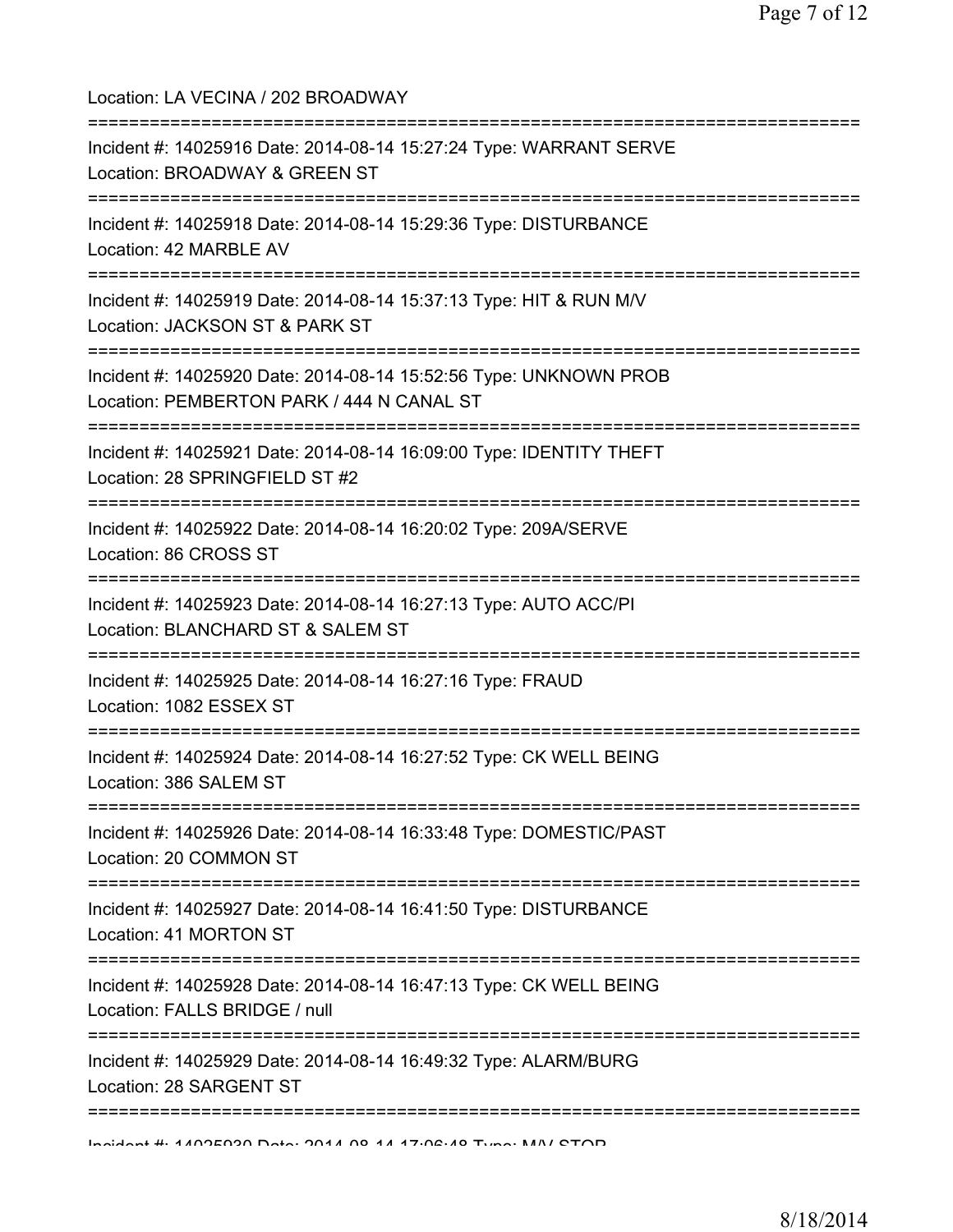| Location: COMMON ST & NEWBURY ST<br>====================================                                                          |
|-----------------------------------------------------------------------------------------------------------------------------------|
| Incident #: 14025931 Date: 2014-08-14 17:11:18 Type: M/V STOP<br>Location: BRADFORD ST & HAMPSHIRE ST                             |
| Incident #: 14025932 Date: 2014-08-14 17:13:46 Type: M/V STOP<br>Location: ESSEX ST & LAWRENCE ST<br>=========================    |
| Incident #: 14025933 Date: 2014-08-14 17:27:20 Type: M/V STOP<br>Location: AMESBURY ST & ESSEX ST                                 |
| Incident #: 14025934 Date: 2014-08-14 17:33:55 Type: AUTO ACC/NO PI<br>Location: 11 LAWRENCE ST                                   |
| Incident #: 14025935 Date: 2014-08-14 17:35:44 Type: M/V STOP<br>Location: BROADWAY & LOWELL ST                                   |
| Incident #: 14025936 Date: 2014-08-14 17:38:06 Type: THREATS<br>Location: 161 BERKELEY ST                                         |
| Incident #: 14025937 Date: 2014-08-14 17:39:48 Type: M/V STOP<br>Location: BROADWAY & CROSS ST                                    |
| Incident #: 14025938 Date: 2014-08-14 17:53:14 Type: M/V STOP<br>Location: COMMON ST & JACKSON ST                                 |
| ===============================<br>Incident #: 14025939 Date: 2014-08-14 17:55:42 Type: M/V STOP<br>Location: BROADWAY & ESSEX ST |
| Incident #: 14025941 Date: 2014-08-14 17:56:26 Type: MAL DAMAGE<br>Location: 14 WASHINGTON ST                                     |
| Incident #: 14025940 Date: 2014-08-14 17:56:52 Type: ANIMAL COMPL<br>Location: 187 LAWRENCE ST                                    |
| Incident #: 14025942 Date: 2014-08-14 17:57:34 Type: DISORDERLY<br>Location: ANDOVER ST                                           |
| Incident #: 14025943 Date: 2014-08-14 18:02:31 Type: M/V STOP<br>Location: COMMON ST & JACKSON ST                                 |
| ===========================                                                                                                       |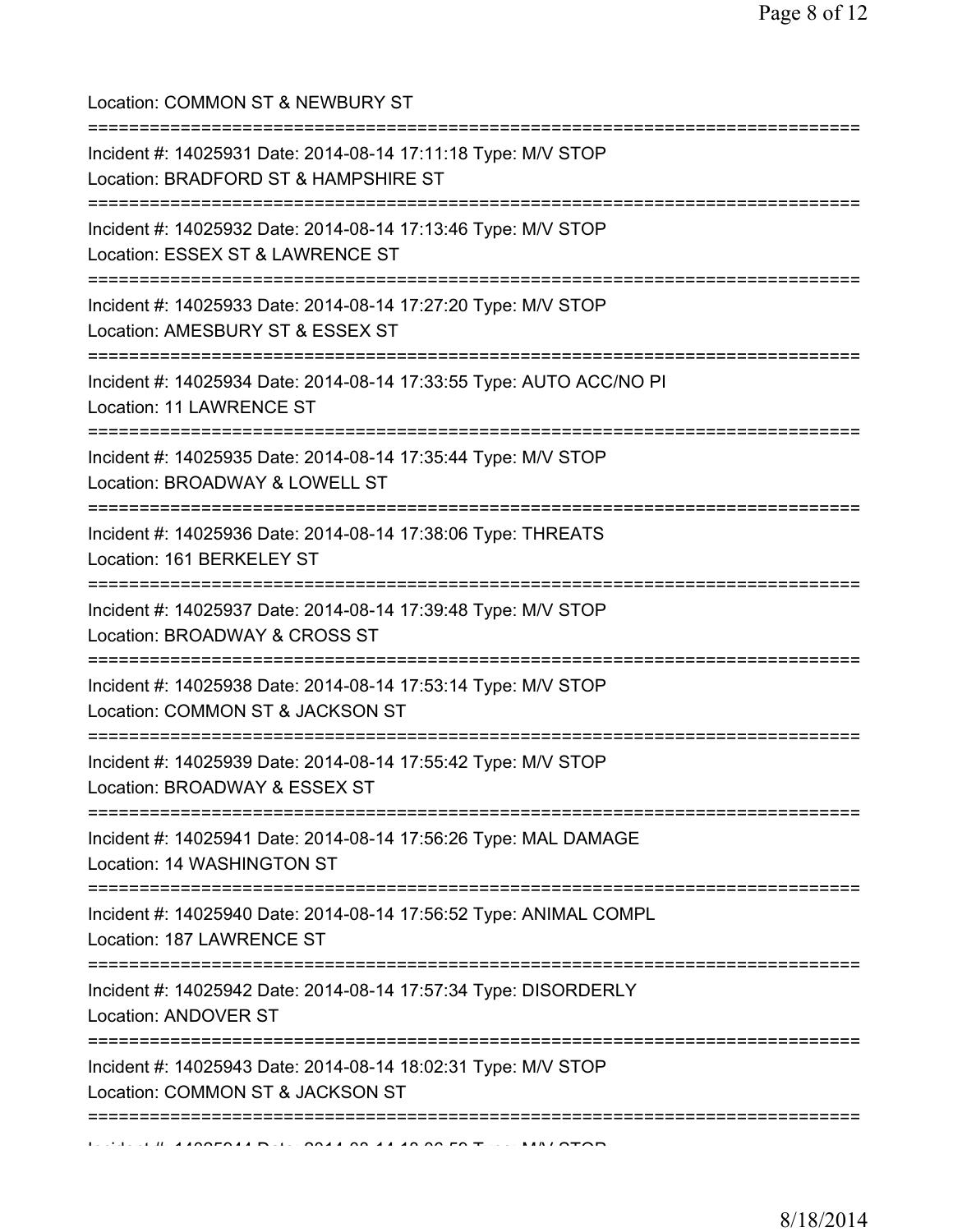| Location: BRADFORD ST & FRANKLIN ST<br>=====================================                                                        |
|-------------------------------------------------------------------------------------------------------------------------------------|
| Incident #: 14025945 Date: 2014-08-14 18:08:09 Type: ALARM/BURG<br>Location: DEJESUS RESIDENCE / 83 FARLEY ST                       |
| Incident #: 14025946 Date: 2014-08-14 18:09:41 Type: M/V STOP<br>Location: COMMON ST & JACKSON ST                                   |
| Incident #: 14025947 Date: 2014-08-14 18:11:03 Type: DRUG VIO<br>Location: FLORENCE ST & WEST ST                                    |
| Incident #: 14025948 Date: 2014-08-14 18:14:12 Type: M/V STOP<br>Location: GARDEN ST & NEWBURY ST                                   |
| Incident #: 14025949 Date: 2014-08-14 18:22:32 Type: M/V STOP<br>Location: LAWRENCE ST & MAPLE ST                                   |
| Incident #: 14025950 Date: 2014-08-14 18:27:26 Type: M/V STOP<br>Location: HAVERHILL ST & WHITE ST                                  |
| Incident #: 14025951 Date: 2014-08-14 18:28:03 Type: M/V STOP<br>Location: ANDOVER ST & BLANCHARD ST<br>=========================== |
| Incident #: 14025952 Date: 2014-08-14 18:32:41 Type: M/V STOP<br>Location: 101 AMESBURY ST                                          |
| Incident #: 14025953 Date: 2014-08-14 18:36:16 Type: M/V STOP<br>Location: BROADWAY & LOWELL ST                                     |
| Incident #: 14025954 Date: 2014-08-14 18:36:48 Type: M/V STOP<br>Location: BELMONT ST & ERVING AV                                   |
| Incident #: 14025955 Date: 2014-08-14 18:38:42 Type: SUS PERS/MV<br>Location: 327 BROADWAY                                          |
| Incident #: 14025956 Date: 2014-08-14 18:40:23 Type: SUS PERS/MV<br>Location: BROADWAY & CEDAR ST                                   |
| Incident #: 14025957 Date: 2014-08-14 18:43:15 Type: M/V STOP<br>Location: HAMPSHIRE ST & HAVERHILL ST                              |
|                                                                                                                                     |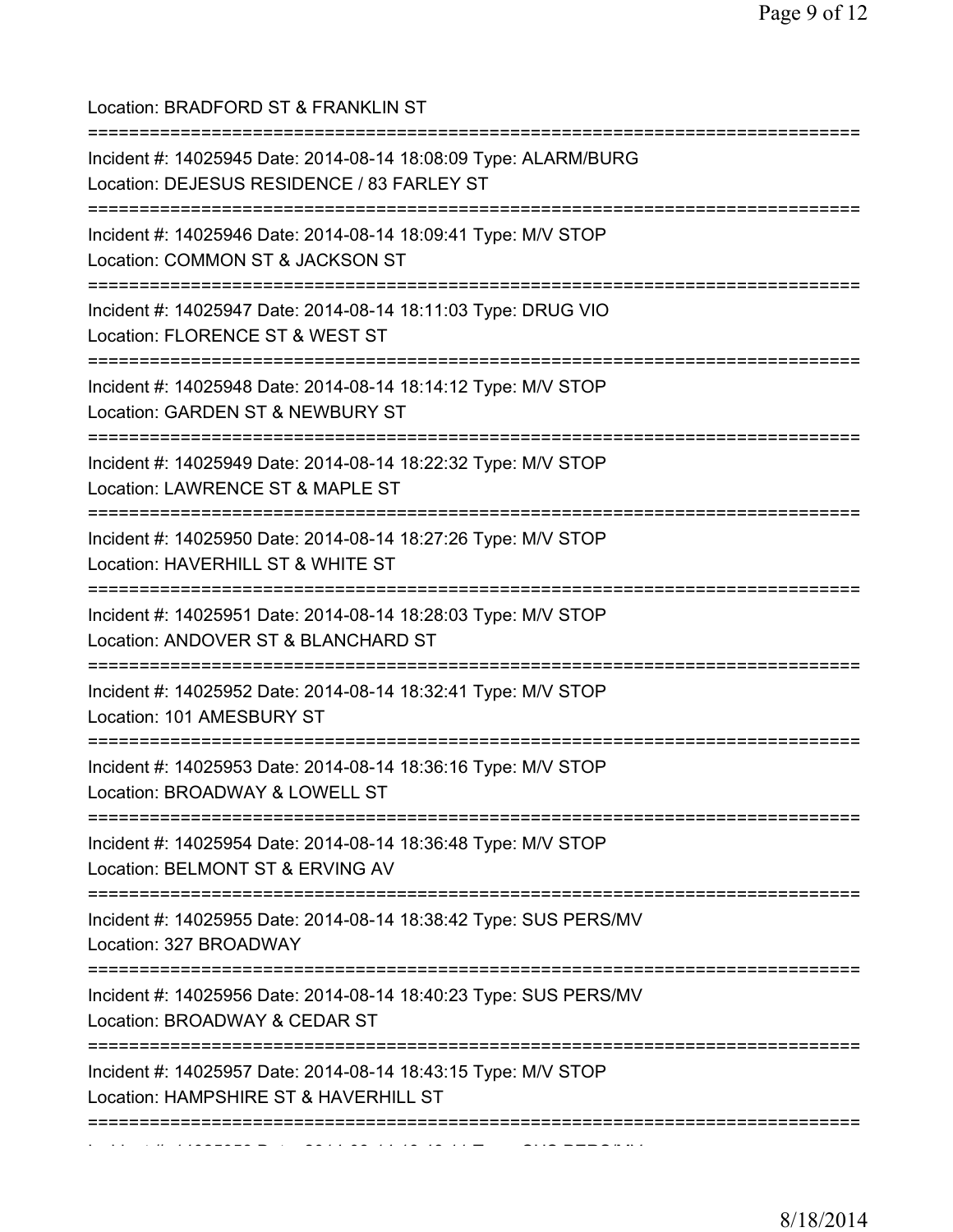Location: BROADWAY & CEDAR ST =========================================================================== Incident #: 14025959 Date: 2014-08-14 18:51:25 Type: AUTO ACC/PI Location: LORING ST & SHAWSHEEN RD =========================================================================== Incident #: 14025960 Date: 2014-08-14 19:08:47 Type: ALARM/BURG Location: ARLINGTON SCHOOL / 150 ARLINGTON ST =========================================================================== Incident #: 14025961 Date: 2014-08-14 19:25:21 Type: HIT & RUN M/V Location: S BROADWAY & SALEM ST =========================================================================== Incident #: 14025962 Date: 2014-08-14 19:36:55 Type: ALARM/BURG Location: WEATHERBEE SCHOOL / 75 NEWTON ST =========================================================================== Incident #: 14025963 Date: 2014-08-14 19:42:37 Type: ALARM/BURG Location: PARTHUM / 258 F HAVERHILL ST =========================================================================== Incident #: 14025964 Date: 2014-08-14 19:47:23 Type: LARCENY/PAST Location: AMESBURY ST & CANAL ST =========================================================================== Incident #: 14025965 Date: 2014-08-14 19:50:41 Type: AUTO ACC/NO PI Location: 160 WINTHROP AV =========================================================================== Incident #: 14025966 Date: 2014-08-14 19:55:31 Type: M/V STOP Location: BROADWAY & LOWELL ST =========================================================================== Incident #: 14025968 Date: 2014-08-14 19:57:59 Type: SUS PERS/MV Location: CANAL ST & UNION ST =========================================================================== Incident #: 14025967 Date: 2014-08-14 19:58:18 Type: M/V STOP Location: ANDOVER ST & BEACON AV =========================================================================== Incident #: 14025970 Date: 2014-08-14 20:01:18 Type: NEIGHBOR PROB Location: 1 RIVERVIEW PL =========================================================================== Incident #: 14025969 Date: 2014-08-14 20:01:24 Type: NEIGHBOR PROB Location: 9 RIVERVIEW PL =========================================================================== Incident #: 14025971 Date: 2014-08-14 20:05:09 Type: DISTURBANCE Location: 22 STATE ST ===========================================================================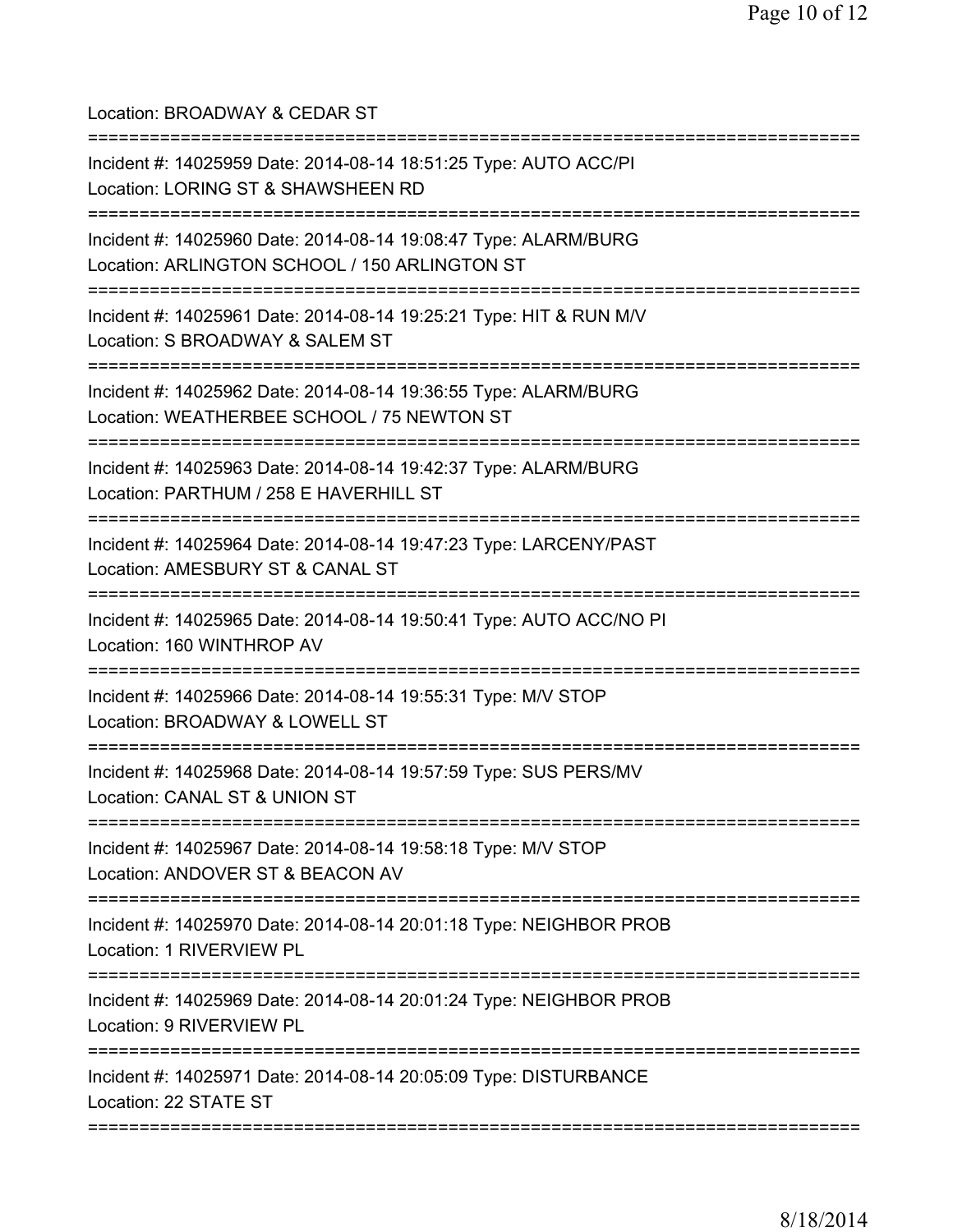Location: 64 FLORAL ST =========================================================================== Incident #: 14025973 Date: 2014-08-14 20:11:10 Type: M/V STOP Location: MAPLE ST & SHORT ST =========================================================================== Incident #: 14025974 Date: 2014-08-14 20:13:04 Type: DOMESTIC/PROG Location: 186 ARLINGTON ST #2 LEFT =========================================================================== Incident #: 14025975 Date: 2014-08-14 20:14:05 Type: NOTIFICATION Location: 30 DAVIS ST =========================================================================== Incident #: 14025976 Date: 2014-08-14 20:34:04 Type: FIGHT Location: 192 HOWARD ST =========================================================================== Incident #: 14025977 Date: 2014-08-14 20:34:32 Type: M/V STOP Location: CARVER ST & MERRIMACK ST =========================================================================== Incident #: 14025978 Date: 2014-08-14 20:57:26 Type: HIT & RUN M/V Location: 116 NEWTON ST =========================================================================== Incident #: 14025979 Date: 2014-08-14 21:02:00 Type: M/V STOP Location: CANAL ST & UNION ST =========================================================================== Incident #: 14025980 Date: 2014-08-14 21:02:59 Type: SUS PERS/MV Location: COMMON ST & JACKSON ST =========================================================================== Incident #: 14025981 Date: 2014-08-14 21:03:13 Type: DOMESTIC/PROG Location: 233 JACKSON ST =========================================================================== Incident #: 14025982 Date: 2014-08-14 21:08:50 Type: INVEST CONT Location: 125 HAVERHILL ST =========================================================================== Incident #: 14025983 Date: 2014-08-14 21:20:42 Type: M/V STOP Location: BROADWAY & LOWELL ST =========================================================================== Incident #: 14025984 Date: 2014-08-14 21:26:56 Type: FIRE/MV Location: 48 WEST ST =========================================================================== Incident #: 14025985 Date: 2014-08-14 21:46:15 Type: INVESTIGATION Location: 444 HAMPSHIRE ST ===========================================================================